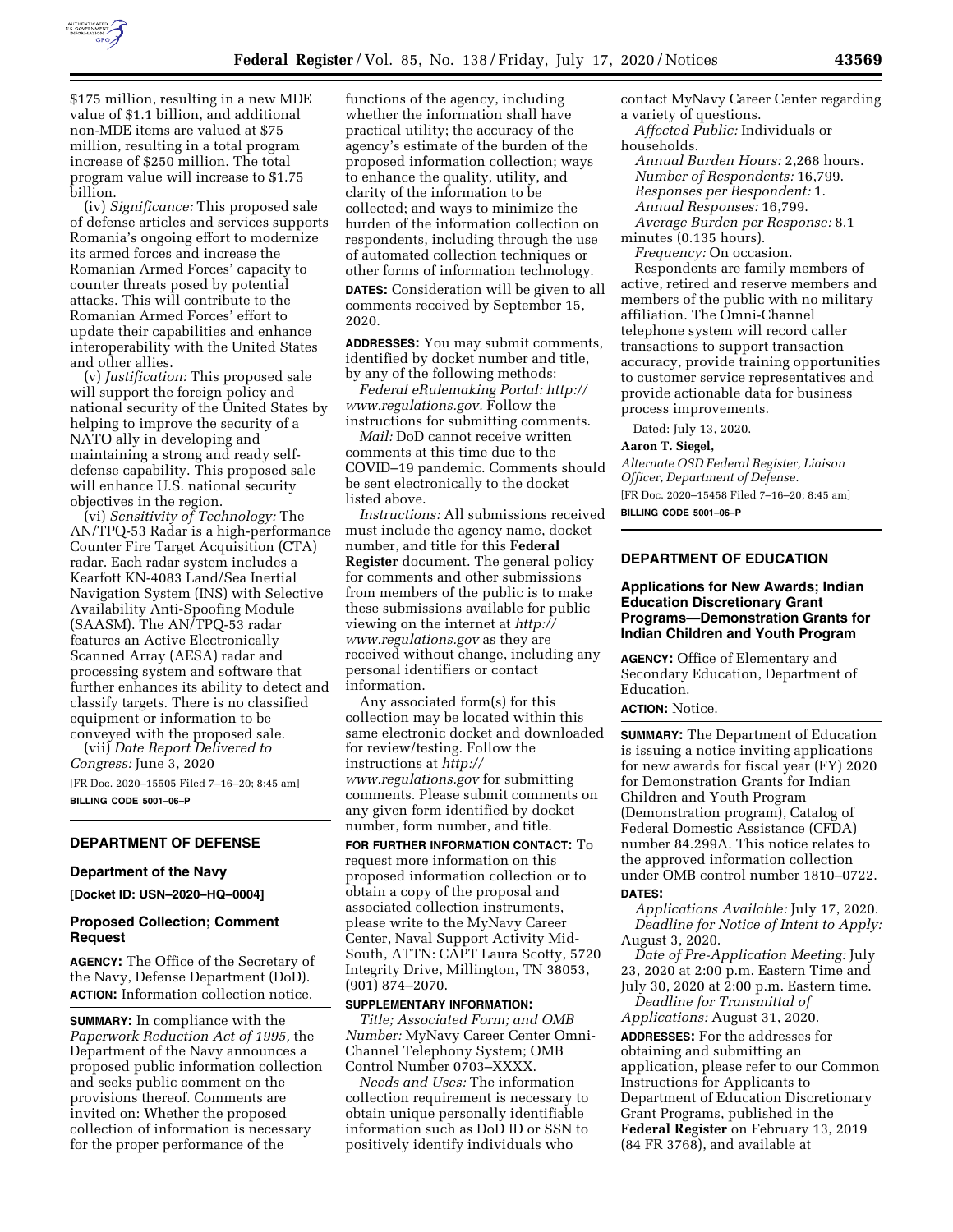## *[www.govinfo.gov/content/pkg/FR-2019-](http://www.govinfo.gov/content/pkg/FR-2019-02-13/pdf/2019-02206.pdf) [02-13/pdf/2019-02206.pdf.](http://www.govinfo.gov/content/pkg/FR-2019-02-13/pdf/2019-02206.pdf)*

**FOR FURTHER INFORMATION CONTACT:**  Bianca Williams, U.S. Department of Education, 400 Maryland Avenue SW, Room 3W237, Washington, DC 20202– 6335. Telephone: (202) 453–5671. Email: *[bianca.williams@ed.gov.](mailto:bianca.williams@ed.gov)* 

If you use a telecommunications device for the deaf (TDD) or a text telephone (TTY), call the Federal Relay Service (FRS), toll free, at 1–800–877– 8339.

#### **SUPPLEMENTARY INFORMATION:**

## **Full Text of Announcement**

### *I. Funding Opportunity Description*

*Purpose of Program:* The purpose of the Demonstration program is to support projects to develop, test, and demonstrate the effectiveness of services and programs to improve education opportunities and achievement of Indian children and youth.

*Priorities:* This competition includes one absolute priority and three competitive preference priorities.

In accordance with 34 CFR 75.105(b)(2)(ii), these priorities are from 34 CFR part 263, as revised in the notice of final regulations for this program published elsewhere in this issue of the **Federal Register** (the NFR). The absolute priority is from 34 CFR 263.21(c)(7); Competitive Preference Priorities 1 and 2 are from 34 CFR 263.21(b)(1) and (2); and Competitive Preference Priority 3 is from 34 CFR 263.21(c)(5).

*Absolute Priority:* For FY 2020 and any subsequent year in which we make awards from the list of unfunded applications from this competition, this priority is an absolute priority. Under 34 CFR 75.105(c)(3), we consider only applications that meet this priority.

This priority is: *Accessing Choices in Education.* 

To meet this priority, applicants must propose a project to expand educational choice by enabling a Tribe, or the grantee and its Tribal partner, to select a project focus that meets the needs of their students and enabling parents of Indian students, or the students, to choose education services by selecting the specific service and provider desired.

*Competitive Preference Priorities:* For FY 2020 and any subsequent year in which we make awards from the list of unfunded applications from this competition, these priorities are competitive preference priorities. Under 34 CFR 75.105(c)(2)(i) we award an additional 11 points to an application that meets Competitive Preference Priority 1, and an additional 5 points to

an application that meets Competitive Preference Priority 2; an applicant can receive points under either Competitive Preference Priority 1 or 2, but not both. In addition, we award an additional 5 points to an application that meets Competitive Preference Priority 3. The maximum number of competitive preference priority points is 16.

These priorities are:

*Competitive Preference Priority 1: Tribal Lead Applicants.* (0 or 11 points)

To meet this priority, an application must be submitted by an Indian Tribe, Indian organization, school funded by the Bureau of Indian Education (BIEfunded school), or Tribal college or university (TCU) that is eligible to participate in the Demonstration Grants program. A group application submitted by a consortium that meets the requirements of 34 CFR 75.127 through 75.129 or submitted by a partnership is eligible to receive the preference only if the lead applicant for the consortium is the Indian Tribe, Indian organization, BIE-funded school, or TCU.

*Competitive Preference Priority 2: Tribal Partnership.* (0 or 5 points)

To meet this priority, an application must be submitted by a consortium of eligible entities that meets the requirements of 34 CFR 75.127 through 75.129 or submitted by a partnership if the consortium or partnership—(1) Includes an Indian Tribe, Indian organization, BIE-funded school, or TCU; and (2) Is not eligible to receive the preference under Competitive Preference Priority 1.

*Competitive Preference Priority 3: Rural Applicants.* (0 or 5 points)

To meet this priority, an applicant must propose a project that includes either—(1) A local educational agency (LEA) that is eligible under the Small Rural School Achievement (SRSA) program or the Rural and Low-Income School (RLIS) program authorized under title V, part B of the ESEA; or (2) A BIEfunded school that is located in an area designated with locale code of either 41, 42, or 43 as designated by the National Center for Education Statistics.

*Application Requirements:* For FY 2020 and any subsequent year in which we make awards from the list of unfunded applications from this competition, applicants must meet the following application requirements, which are from section 6121 of ESEA and 34 CFR 263.22:

(1) *General Requirements.* The following requirements apply to all applications submitted under this competition. An applicant must include in its application—

(a) A description of how Indian Tribes and parents and families of Indian

children and youth have been, and will be, involved in developing and implementing the proposed activities;

(b) Information demonstrating that the proposed project is evidence-based, where applicable, or is based on an existing evidence-based program that has been modified to be culturally appropriate for Indian students;

 $(c)$   $\tilde{A}$  description of how the applicant will continue the proposed activities once the grant period is over;

(d) A plan for how the applicant will oversee service providers and ensure that students receive high-quality services under the project;

(e) An assurance that—

(i) Services will be supplemental to the education program provided by local schools attended by the students to be served;

(ii) Funding will be supplemental to existing sources, such as Johnson O'Malley funding; and

(iii) The availability of funds for supplemental special education and related services (*i.e.,* services that are not part of the special education and related services, supplementary aids and services, and program modifications or supports for school personnel that are required to make FAPE available under Part B of the Individuals with Disabilities Education Act (IDEA) to a child with a disability in conformity with the child's IEP or the regular or special education and related aids and services required to make FAPE available under a Section 504 plan, if any) does not affect the right of the child to receive FAPE under Part B of the IDEA or Section 504, and the respective implementing regulations.

(2) *Requirements for Non-Tribal Applicants.* 

(a) For an applicant that is not a Tribe, if 50 percent or more of the total student population of the schools to be served by the project consists of members of one Tribe, documentation that that Tribe is a partner for the proposed project.

(b) For an applicant that is an LEA or State educational agency (SEA) and is not required by Application Requirement (2)(a) to partner with a specific Tribe, documentation that at least one Tribe or Indian organization is a partner for the proposed project.

(3) *Requirements for an Applicant Not Proposing a Planning Period.* The following requirements apply only to an applicant that does not propose a planning period. Such an applicant must include in its application—

(a) A description of the service selection method required in § 263.25(c), as described in Program Requirement (3) of this notice;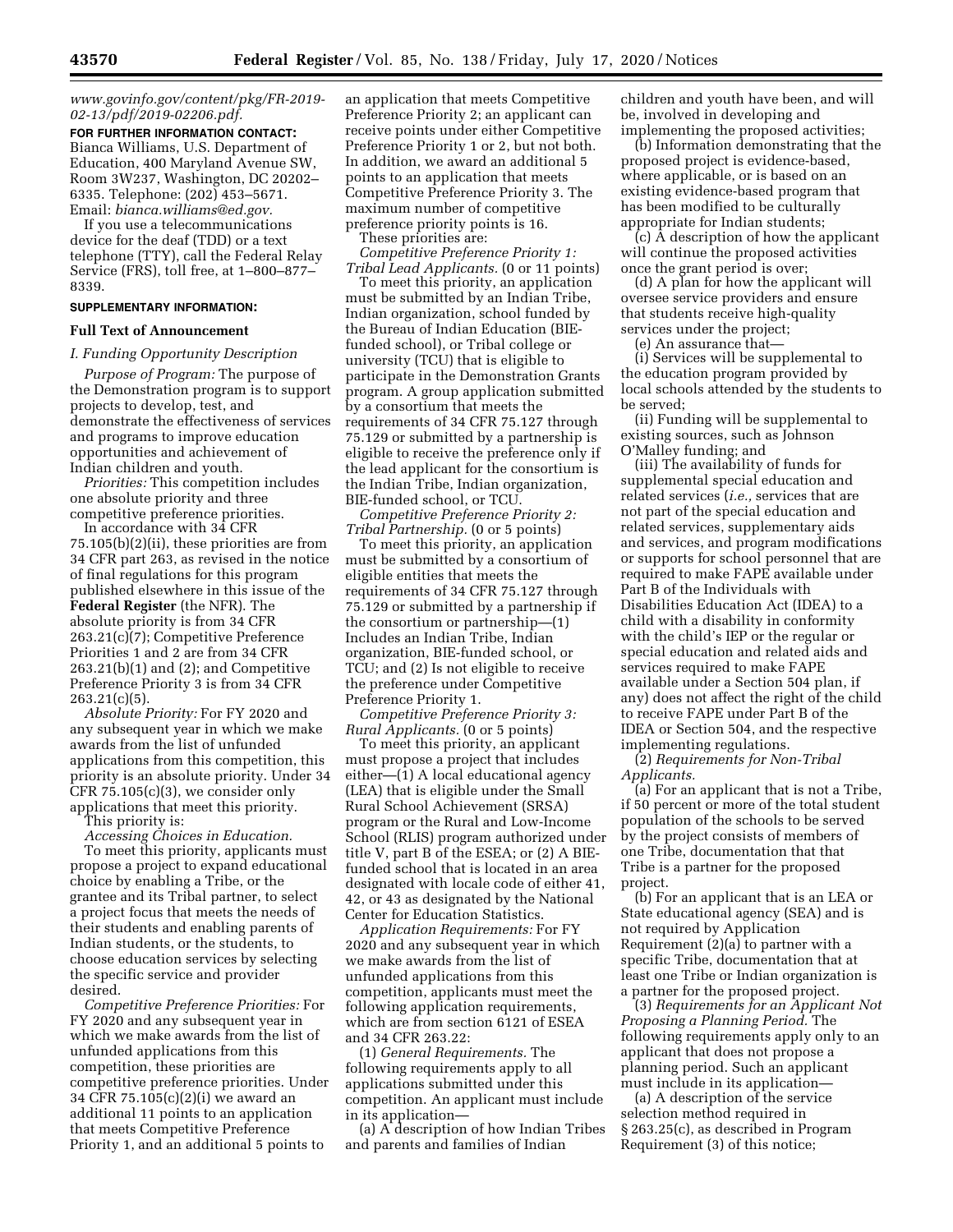(b) A description of the parent involvement and feedback process required in § 263.25(d), as described in Program Requirement (4) of this notice;

(c) A sample of the written agreement required in § 263.25(e), as described in Program Requirement (5) of this notice;

(d) A description of the process that will be used to choose students to be served required in section 263.25(f), as described in Program Requirement (6) of this notice.

*Program Requirements:* For FY 2020 and any subsequent year in which we make awards from the list of unfunded applications from this competition, applicants must adhere to the following program requirements from 34 CFR 263.25. Each project must—

(1) Include the following, which are chosen by the grantee, or for LEAs and SEAs, the grantee and its partnering Tribe or Indian organization:

(a) A project focus and specific services that are based on the needs of the local community; and

(b) Service providers;

(2) Include more than one education option from which parents and students may choose, which may include—

(a) Native language, history, or culture courses;

(b) Advanced, remedial, or elective courses, which may be online;

(c) Apprenticeships or training programs that lead to industry certifications;

(d) Concurrent and dual enrollment;

(e) Tuition for private school or home education expenses;

(f) Special education and related services that supplement, and are not part of, the special education and related services, supplementary aids and services, and program modifications or supports for school personnel required to make available a free appropriate public education (FAPE) under Part B of the IDEA to a child with a disability in conformity with the child's individualized education program (IEP) or the regular or special education and related aids and services required to ensure FAPE under Section 504 of the Rehabilitation Act of 1973 (Section 504);

(g) Books, materials, or education technology, including learning software or hardware that are accessible to all children;

(h) Tutoring;

(i) Summer or afterschool education programs, and student transportation needed for those specific programs. Such programs could include instruction in the arts, music, or sports, to the extent that the applicant can demonstrate that such services are culturally related or are supported by

evidence that suggests the services may have a positive effect on relevant education outcomes;

(j) Testing preparation and application fees, including for private school and graduating students;

(k) Supplemental counseling services, not to include psychiatric or medical services; or

(l) Other education-related services that are reasonable and necessary for the project;

(3) Provide a method to enable parents and students to select services. Such a method must—

(a) Ensure that funds will be transferred directly from the grantee to the selected service provider; and

(b) Include service providers other than the applicant, although the applicant may be one of the service providers;

(4) Include a parent involvement and feedback process that—

(a) Describes a way for parents to request services or providers that are not currently offered and provide input on services provided through the project, and describes how the grantee will provide parents with written responses within 30 days; and

(b) May include a parent liaison to support the grantee in outreach to parents, inform parents and students of the timeline for the termination of the project, and assist parents and the grantee with the process by which a parent can request services or providers not already specified by the grantee;

(5) Include a written agreement between the grantee and each service provider under the project. Each agreement must include—

(a) A nondiscrimination clause that— (i) Requires the provider to abide by all applicable non-discrimination laws with regard to students to be served, *e.g.,* on the basis of race, color, national origin, religion, sex, or disability; and

(ii) Prohibits the provider from discriminating among students who are eligible for services under this program, *i.e.,* that meet the definition of ''Indian'' in section 6151 of the ESEA, on the basis of affiliation with a particular Tribe;

(b) A description of how the grantee will oversee the service provider and hold the provider accountable for—

(i) The terms of the written agreement; and

(ii) The use of funds, including compliance with generally accepted accounting procedures and Federal cost principles;

(c) A description of how students' progress will be measured; and

(d) A provision for the termination of the agreement if the provider is unable to meet the terms of the agreement;

(6) Include a fair and documented process to choose students to be served, such as a lottery or other transparent criteria (*e.g.,* based on particular types of need), in the event that the number of requests from parents of eligible students or from students for services under the project exceeds the available capacity, with regard to the number or intensity of services offered;

(7) Ensure that—

(a) At least 80 percent of grant funds are used for direct services to eligible students, provided that, if a grantee requests and receives approval for a planning period, not to exceed 12 months, the 80 percent requirement does not apply to that planning period;

(b) Not more than 15 percent of grant funds are used on the service selection method described in Program Requirement (4) or the parent involvement and feedback process described in Program Requirement (5), except in an authorized planning period; and

(c) No grant funds are used to establish or develop the capacity of entities or individuals that are or may become service providers under this project;

(8) For a grantee that receives approval for a planning period, not to exceed 12 months, submit to the Department prior to the end of that period the following documents:

(a) A description of the operational service selection process that meets Program Requirement (3).

(b) A description of the operational parent involvement and feedback process that meets Program Requirement (4).

(c) A sample of the written agreement that meets Program Requirement (5), and a list of providers with whom the grantee has signed written agreements.

(d) A description of the process that will be used to choose students to be served in the event that the demand for services exceeds the available capacity, as described in Program Requirement (6).

*Statutory Hiring Preference:*  (a) Awards that are primarily for the benefit of Indians are subject to the provisions of section 7(b) of the Indian Self-Determination and Education Assistance Act (Pub. L. 93–638). That section requires that, to the greatest extent feasible, a grantee—

(1) Give to Indians preferences and opportunities for training and employment in connection with the administration of the grant; and

(2) Give to Indian organizations and to Indian-owned economic enterprises, as defined in section 3 of the Indian Financing Act of 1974 (25 U.S.C.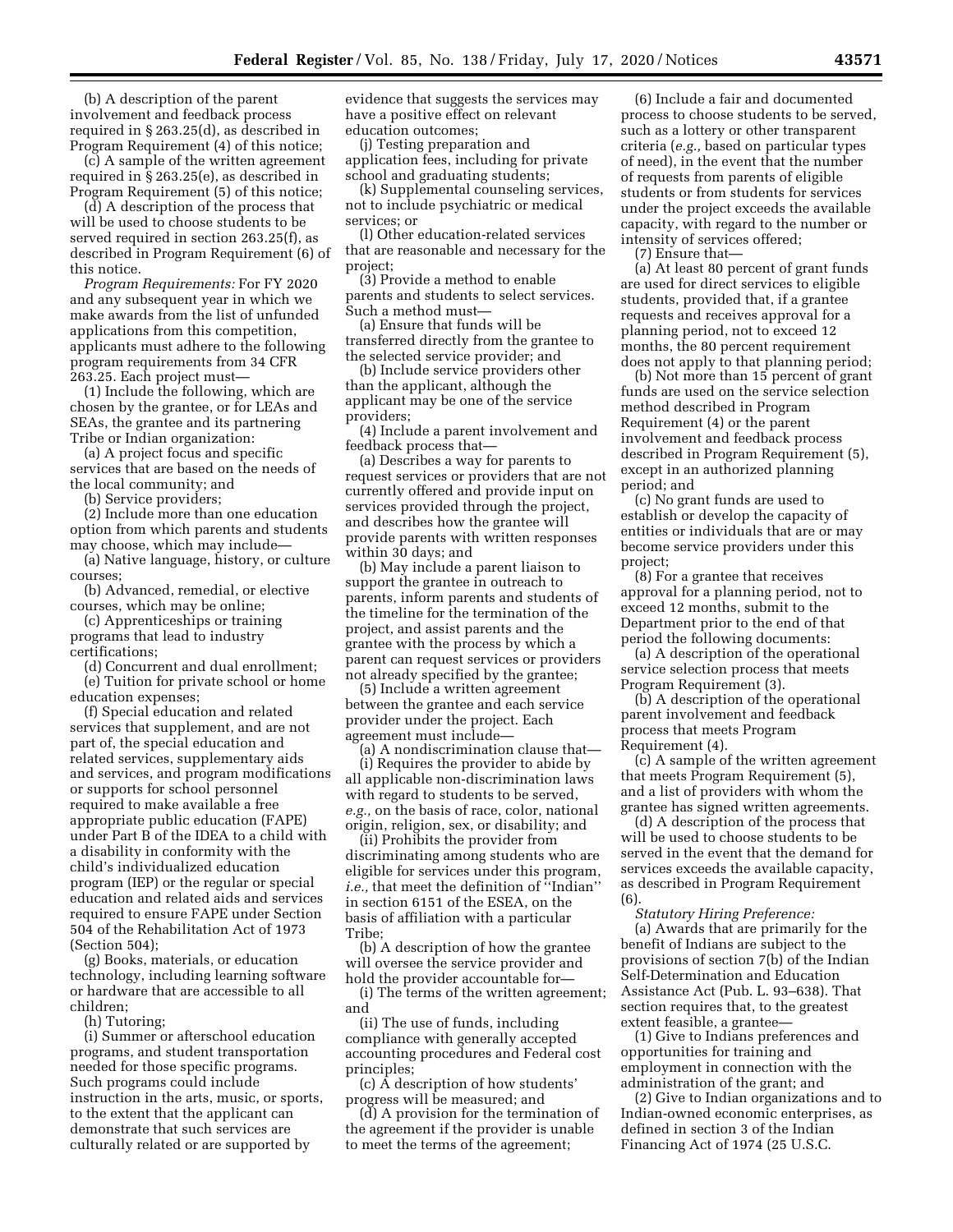1452(e)), preference in the award of contracts in connection with the administration of the grant.

(b) For purposes of this preference, an Indian is a member of any federally recognized Indian Tribe. *Definitions:*  The following definitions are from 34 CFR 263.20.

*Federally supported elementary or secondary school for Indian students*  means an elementary or secondary school that is operated or funded, through a contract or grant, by the Bureau of Indian Education.

*Indian* means an individual who is— (1) A member of an Indian Tribe or band, as membership is defined by the Indian Tribe or band, including any Tribe or band terminated since 1940, and any Tribe or band recognized by the State in which the Tribe or band resides;

(2) A descendant of a parent or grandparent who meets the requirements described in paragraph (1) of this definition;

(3) Considered by the Secretary of the Interior to be an Indian for any purpose;

(4) An Eskimo, Aleut, or other Alaska Native; or

(5) A member of an organized Indian group that received a grant under the Indian Education Act of 1988 as it was in effect on October 19, 1994.

*Indian organization* means an

organization that—

(1) Is legally established—

(i) By Tribal or inter-Tribal charter or in accordance with State or Tribal law; and

- (ii) With appropriate constitution, bylaws, or articles of incorporation;
- (2) Includes in its purposes the promotion of the education of Indians;

(3) Is controlled by a governing board, the majority of which is Indian;

(4) If located on an Indian reservation, operates with the sanction or by charter of the governing body of that reservation;

(5) Is neither an organization or subdivision of, nor under the direct control of, any institution of higher education or TCU; and

(6) Is not an agency of State or local government.

*Parent* includes a legal guardian or other person standing in loco parentis (such as a grandparent or stepparent with whom the child lives, or a person who is legally responsible for the child's welfare).

*Tribal College or University (TCU)*  means an accredited college or university within the United States cited in section 532 of the Equity in Educational Land-Grant Status Act of 1994, any other institution that qualifies for funding under the Tribally Controlled College or University

Assistance Act of 1978, and the Navajo Community College, authorized in the Navajo Community College Assistance Act of 1978.

**Program Authority:** 20 U.S.C. 7441. *Applicable Regulations:* (a) The Education Department General Administrative Regulations in 34 CFR parts 75, 77, 79, 81, 82, 84, 86, 97, 98, and 99. (b) The Office of Management and Budget Guidelines to Agencies on Governmentwide Debarment and Suspension (Nonprocurement) in 2 CFR part 180, as adopted and amended as regulations of the Department in 2 CFR part 3485. (c) The Uniform Administrative Requirements, Cost Principles, and Audit Requirements for Federal Awards in 2 CFR part 200, as adopted and amended as regulations of the Department in 2 CFR part 3474. (d) The program regulations in 34 CFR part 263.

**Note:** The open licensing requirement in 2 CFR 3474.20 does not apply to this program.

**Note:** The regulations in 34 CFR part 79 apply to all applicants except federally recognized Indian Tribes.

**Note:** The regulations in 34 CFR part 86 apply to institutions of higher education only.

#### *II. Award Information*

*Type of Award:* Discretionary grants. *Estimated Available Funds:* 

\$15,000,000.

Contingent upon the availability of funds and the quality of applications, we may make additional awards in subsequent fiscal years from the list of unfunded applications from this competition.

*Estimated Range of Awards:*  \$500,000–\$1,500,000, depending on the number of students to be served and, if applicable, the per-pupil amount proposed.

*Estimated Average Size of Awards:*  \$1,000,000.

*Estimated Number of Awards:* 15–20.

**Note:** The Department is not bound by any estimates in this notice.

*Project Period:* Up to 60 months. We will award grants for an initial period of not more than three years and may renew such grants for an additional period of not more than two years if we find that the grantee is achieving the objectives of the grant.

## *III. Eligibility Information*

1. *Eligible Applicants.* The following entities, either alone or in a consortium, are eligible under this program:

(a) An SEA.

(b) An LEA.

(c) An Indian Tribe.

(d) An Indian organization.

(e) A federally supported elementary school or secondary school for Indian students.

(f) A TCU.

2. (a) *Cost Sharing or Matching:* This program does not require cost sharing or matching.

(b) *Supplement-Not-Supplant:* This program involves supplement-notsupplant funding requirements.

3. *Subgrantees:* A grantee under this competition may not award subgrants to entities to directly carry out project activities described in its application.

4. *Other:* Projects funded under this competition should budget for a twoday Project Directors' meeting in Washington, DC during each year of the project period.

## *IV. Application and Submission Information*

1. *Application Submission Instructions:* Applicants are required to follow the Common Instructions for Applicants to Department of Education Discretionary Grant Programs, published in the **Federal Register** on February 13, 2019 (84 FR 3768) and available at *[www.govinfo.gov/content/](http://www.govinfo.gov/content/pkg/FR-2019-02-13/pdf/2019-02206.pdf)  [pkg/FR-2019-02-13/pdf/2019-02206.pdf,](http://www.govinfo.gov/content/pkg/FR-2019-02-13/pdf/2019-02206.pdf)*  which contain requirements and information on how to submit an application.

2. *Submission of Proprietary Information:* Given the types of projects that may be proposed in applications for the Demonstration program, your application may include business information that you consider proprietary. In 34 CFR 5.11 we define ''business information'' and describe the process we use in determining whether any of that information is proprietary and, thus, protected from disclosure under Exemption 4 of the Freedom of Information Act (5 U.S.C. 552, as amended).

Because we plan to make successful applications available to the public by posting them on our website, you may wish to request confidentiality of business information.

Consistent with Executive Order 12600, please designate in your application any information that you believe is exempt from disclosure under Exemption 4. In the appropriate Appendix section of your application, under ''Other Attachments Form,'' please list the page number or numbers on which we can find this information. For additional information please see 34 CFR 5.11(c).

3. *Intergovernmental Review:* This competition is subject to Executive Order 12372 and the regulations in 34 CFR part 79. However, under 34 CFR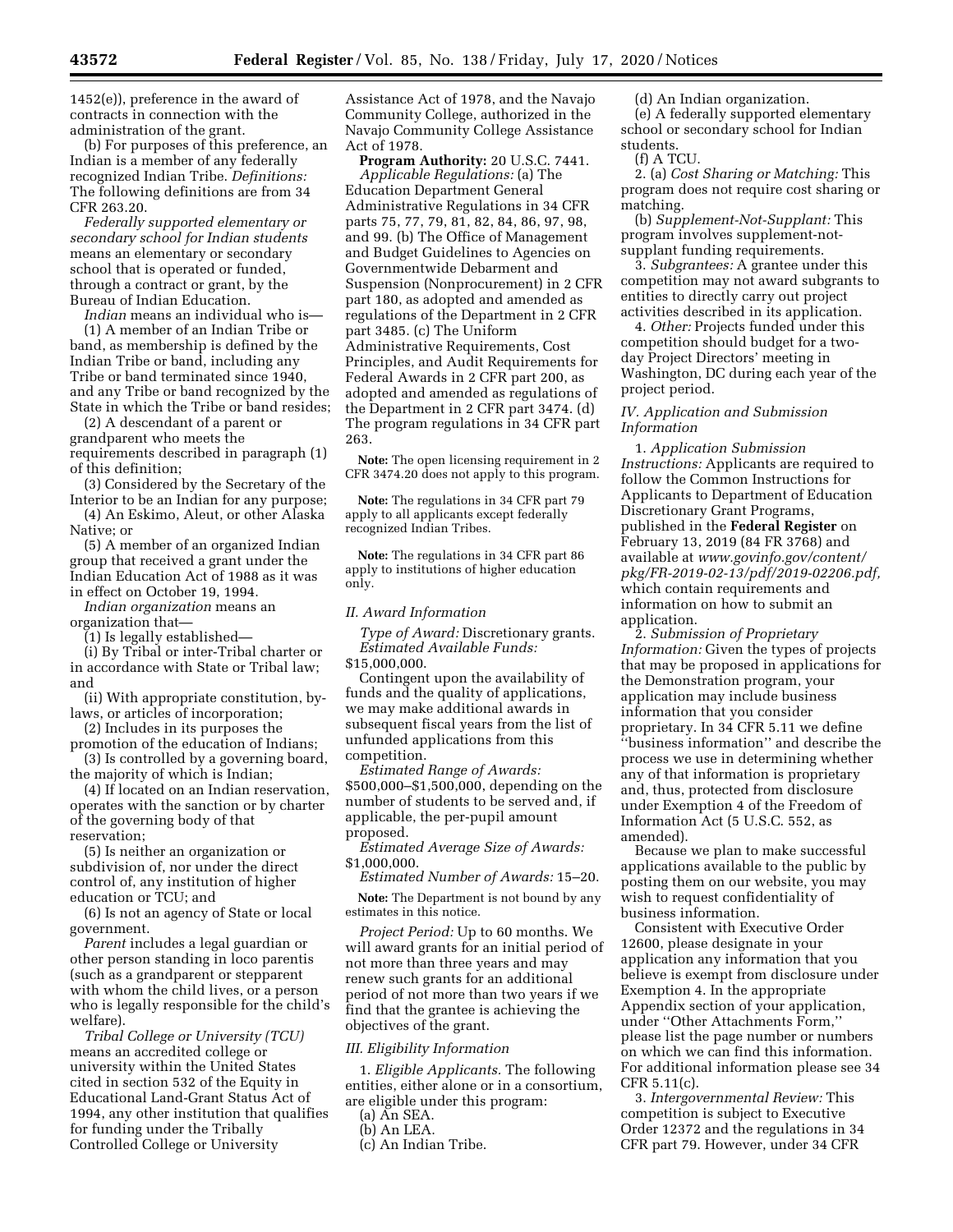79.8(a), we waive intergovernmental review in order to make awards by the end of FY 2020.

4. *Funding Restrictions:* Under ESEA section 6121(e), no more than five percent of funds awarded for a grant under this program may be used for administrative purposes, and for grants made using FY 2020 funds this administrative cost cap applies only to direct administrative costs, not indirect costs.

Under 34 CFR 263.25(g), grantees must spend at least 80 percent of their grant funds on direct services to eligible students. If applicants propose a planning period in the first year of the grant, this 80 percent limit does not apply to that period. Grantees are also prohibited from spending more than 15 percent of grant funds on the service selection method or the parent involvement and feedback process, except in a planning period. Grantees are also prohibited from using grant funds to establish or develop the capacity of entities or individuals that are or may become service providers under this project.

5. *Recommended Page Limit:* The application narrative is where you, the applicant, address the selection criteria that reviewers use to evaluate your application. We recommend that you (1) limit the application narrative to no more than 30 pages and (2) use the following standards:

• A ''page'' is 8.5″ x 11″, on one side only, with 1″ margins at the top, bottom, and both sides.

• Double space (no more than three lines per vertical inch) all text in the application narrative, including titles, headings, footnotes, quotations, references, and captions, as well as all text in charts, tables, figures, and graphs.

• Use a font that is either 12 point or larger or no smaller than 10 pitch (characters per inch).

• Use one of the following fonts: Times New Roman, Courier, Courier New, or Arial.

The recommended page limit does not apply to the cover sheet; the budget section, including the narrative budget justification; the assurances and certifications; or the one-page abstract, the resumes, the bibliography, the letter(s) of support, or the signed consortium agreement. However, the recommended page limit does apply to all of the application narrative. An application will not be disqualified if it exceeds the recommended page limit.

6. *Notice of Intent to Apply:* The Department will be able to review grant applications more efficiently if we know the approximate number of applicants

that intend to apply. Therefore, we strongly encourage each potential applicant to notify us of their intent to submit an application. To do so, please email the program contact person listed under **FOR FURTHER INFORMATION CONTACT** with the subject line ''Intent to Apply,'' and include the applicant's name and a contact person's name and email address. Applicants that do not submit a notice of intent to apply may still apply for funding; applicants that do submit a notice of intent to apply are not bound to apply or bound by the information provided.

## *V. Application Review Information*

1. *Selection Criteria:* The selection criteria for this competition are from 34 CFR 75.210 and 34 CFR 263.24. The source of each selection criterion, and the maximum score for addressing each criterion and factor within each criterion, is included in parentheses. The maximum score for these criteria is 100 points.

(a) *Quality of the project design* (25 points). The Secretary considers the following factors in determining the quality of the project design:

(1) The extent to which the project is designed to improve student and parent satisfaction with the student's overall education experience, as measured by pre- and post-project data. (5 points) (34 CFR 263.24(c)(1))

(2) The extent to which the applicant proposes a fair and neutral process of selecting service providers that will result in high-quality options from which parents and students can select services. (5 points) (34 CFR 263.24(c)(2))

(3) The quality of the proposed plan to inform parents and students about available service choices under the project, and about the timeline for termination of the project. (5 points) (34 CFR 263.24(c)(3))

(4) The extent to which the goals, objectives, and outcomes to be achieved by the proposed project are clearly specified and measurable. (10 points)  $(34 \text{ CFR } 75.210(c)(2)(i))$ 

(b) *Quality of project services* (25 points). The Secretary considers the following factors in determining the quality of project services:

(1) The quality and sufficiency of strategies for ensuring equal access and treatment for eligible project participants who are members of groups that have traditionally been underrepresented based on race, color, national origin, gender, age, or disability. (3 points) (34 CFR 75.210(d)(2))

(2) The extent to which the project would offer high-quality choices of services, including culturally relevant services, and providers, for parents and students to select. (9 points) (34 CFR 263.24(b)(1))

(3) The extent to which the services to be offered would meet the needs of the local population, as demonstrated by an analysis of community-level data, including direct input from parents and families of Indian children and youth. (9 points) (34 CFR 263.24(b)(2))

(4) The quality of the plan to ensure that the services to be offered are evidence-based, where applicable, or are based on existing evidence-based programs that have been modified to be culturally appropriate for Indian students. (4 points) (34 CFR 263.24(b)(3))

(c) *Reasonableness of budget* (20 points). The Secretary considers the following factors in determining the reasonableness of the project budget:

(1) The extent to which the budget reflects the number of students to be served and a per-pupil amount for services, based only on direct costs for student services, that is reasonable in relation to the project objectives; (10 points) (34 CFR 263.24(d)(1))

(2) The extent to which the per-pupil costs of specific services and per-pupil funds available are transparent to parents and other stakeholders. (10 points) (34 CFR 263.24(d)(2))

(d) *Quality of the management plan*  (30 points). In determining the quality of the management plan for the proposed project, the Secretary considers the following factors:

(1) The adequacy of the management plan to achieve the objectives of the proposed project on time and within budget, including clearly defined responsibilities, timelines, and milestones for accomplishing project tasks. (10 points) (34 CFR 75.210(g)(2)(i))

(2) The quality of the applicant's plan to oversee service providers and ensure that students receive high-quality services under the project. (20 points) (34 CFR 263.24(c)(4))

2. *Review and Selection Process:* We remind potential applicants that in reviewing applications in any discretionary grant competition, the Secretary may consider, under 34 CFR 75.217(d)(3), the past performance of the applicant in carrying out a previous award, such as the applicant's use of funds, achievement of project objectives, and compliance with grant conditions. The Secretary may also consider whether the applicant failed to submit a timely performance report or submitted a report of unacceptable quality.

In addition, in making a competitive grant award, the Secretary requires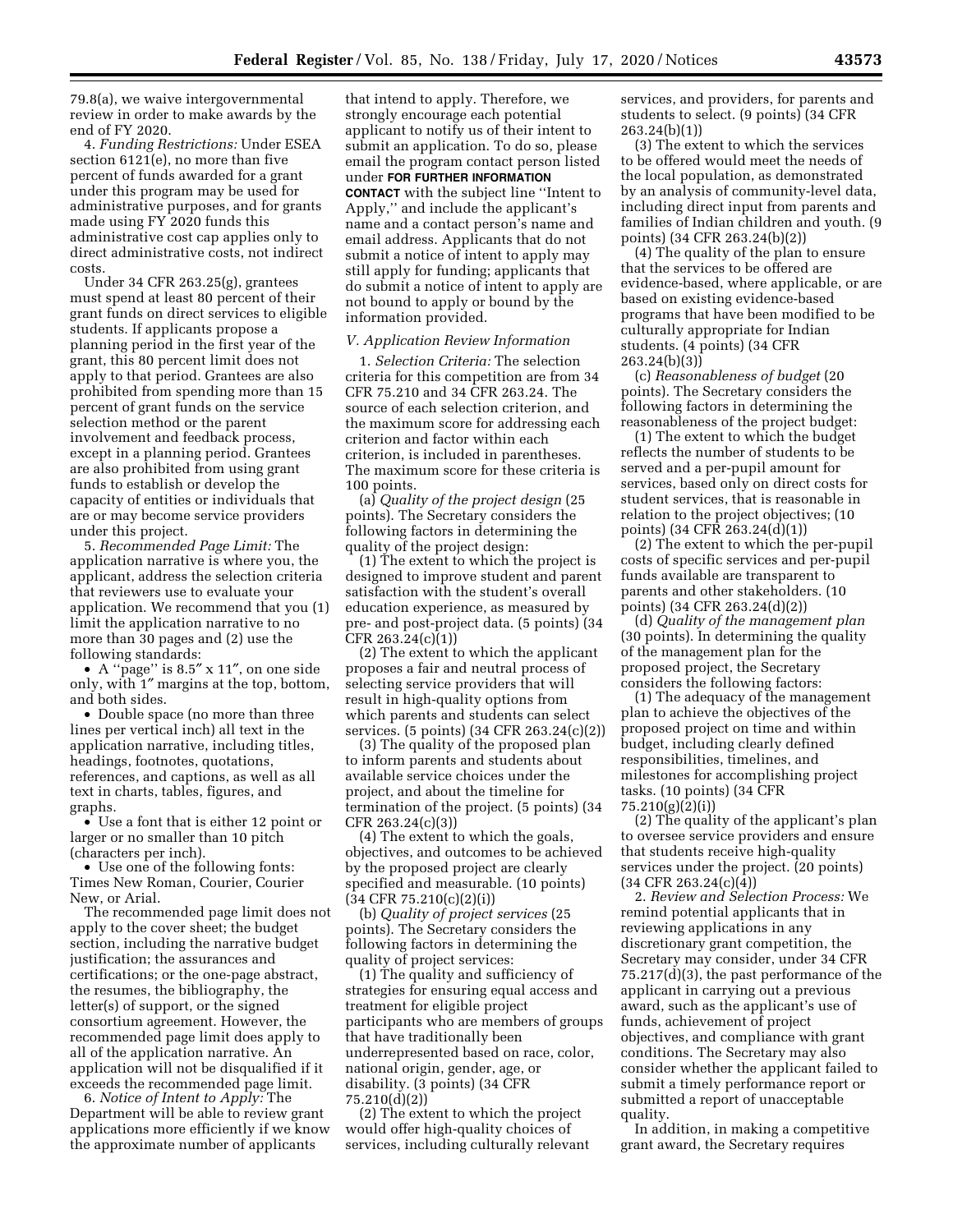various assurances, including those applicable to Federal civil rights laws that prohibit discrimination in programs or activities receiving Federal financial assistance from the Department (34 CFR 100.4, 104.5, 106.4, 108.8, and 110.23).

3. *Risk Assessment and Specific Conditions:* Consistent with 2 CFR 200.205, before awarding grants under this program, the Department conducts a review of the risks posed by applicants. Under 2 CFR 3474.10, the Secretary may impose specific conditions and, in appropriate circumstances, high-risk conditions on a grant if the applicant or grantee is not financially stable; has a history of unsatisfactory performance; has a financial or other management system that does not meet the standards in 2 CFR part 200, subpart D; has not fulfilled the conditions of a prior grant; or is otherwise not responsible.

4. *Integrity and Performance System:*  If you are selected under this competition to receive an award that over the course of the project period may exceed the simplified acquisition threshold (currently \$250,000), under 2 CFR 200.205(a)(2) we must make a judgment about your integrity, business ethics, and record of performance under Federal awards—that is, the risk posed by you as an applicant—before we make an award. In doing so, we must consider any information about you that is in the integrity and performance system (currently referred to as the Federal Awardee Performance and Integrity Information System (FAPIIS)), accessible through the System for Award Management. You may review and comment on any information about yourself that a Federal agency previously entered and that is currently in FAPIIS.

Please note that, if the total value of your currently active grants, cooperative agreements, and procurement contracts from the Federal Government exceeds \$10,000,000, the reporting requirements in 2 CFR part 200, Appendix XII, require you to report certain integrity information to FAPIIS semiannually. Please review the requirements in 2 CFR part 200, Appendix XII, if this grant plus all the other Federal funds you receive exceed \$10,000,000.

#### *VI. Award Administration Information*

1. *Award Notices:* If your application is successful, we notify your U.S. Representative and U.S. Senators and send you a Grant Award Notification (GAN); or we may send you an email containing a link to access an electronic version of your GAN. We may notify you informally, also.

If your application is not evaluated or not selected for funding, we notify you. 2. *Administrative and National Policy Requirements:* 

We identify administrative and national policy requirements in the application package and reference these and other requirements in the *Applicable Regulations* section of this notice.

We reference the regulations outlining the terms and conditions of an award in the *Applicable Regulations* section of this notice and include these and other specific conditions in the GAN. The GAN also incorporates your approved application as part of your binding commitments under the grant.

3. *Reporting:* 

(a) If you apply for a grant under this competition, you must ensure that you have in place the necessary processes and systems to comply with the reporting requirements in 2 CFR part 170 should you receive funding under the competition. This does not apply if you have an exception under 2 CFR 170.110(b).

(b) At the end of your project period, you must submit a final performance report, including financial information, as directed by the Secretary. If you receive a multiyear award, you must submit an annual performance report that provides the most current performance and financial expenditure information as directed by the Secretary under 34 CFR 75.118. The Secretary may also require more frequent performance reports under 34 CFR 75.720(c). For specific requirements on reporting, please go to *[www.ed.gov/](http://www.ed.gov/fund/grant/apply/appforms/appforms.html) [fund/grant/apply/appforms/](http://www.ed.gov/fund/grant/apply/appforms/appforms.html) [appforms.html.](http://www.ed.gov/fund/grant/apply/appforms/appforms.html)* 

(c) Under 34 CFR 75.250(b), the Secretary may provide a grantee with additional funding for data collection analysis and reporting. In this case the Secretary establishes a data collection period.

5. *Performance Measures:* The Department has established the following Government Performance and Results Act of 1993 (GPRA) performance measures for the Demonstration program:

(1) The total number of options from which participating students can choose.

(2) The number of options offered from which participating students can choose education-related services that are culturally relevant, as determined by the grantee.

(3) The number of grantees that meet their educational outcome objectives (*e.g.,* decreased school suspension rates, increased graduation rates, increased

school attendance, etc.), as defined by the grantee.

(4) The total number of students served.

(5) The percentage of parents who report that the number and variety of options offered meet their children's needs.

(6) The percentage of parents who report that the quality of options offered meet their children's needs.

(7) The average time it took a grantee to respond to requests for specific services.

(8) The percentage of parent requests for additional services that resulted in adding new services to the offerings.

These measures constitute the Department's indicators of success for this program. Consequently, we advise an applicant for a grant under this program to carefully consider these measures in conceptualizing the approach to, and evaluation for, its proposed project. Each grantee will be required to provide, in its annual performance and final reports, data about its progress in meeting these measures.

6. *Continuation Awards:* In making a continuation award under 34 CFR 75.253, the Secretary considers, among other things: Whether a grantee has made substantial progress in achieving the goals and objectives of the project; whether the grantee has expended funds in a manner that is consistent with its approved application and budget; and, if the Secretary has established performance measurement requirements, the performance targets in the grantee's approved application.

In making a continuation award, the Secretary also considers whether the grantee is operating in compliance with the assurances in its approved application, including those applicable to Federal civil rights laws that prohibit discrimination in programs or activities receiving Federal financial assistance from the Department (34 CFR 100.4, 104.5, 106.4, 108.8, and 110.23).

#### *VII. Other Information*

*Accessible Format:* Individuals with disabilities can obtain this document and a copy of the application package in an accessible format (*e.g.,* braille, large print, audiotape, or compact disc) on request to the program contact person listed under **FOR FURTHER INFORMATION CONTACT**.

*Electronic Access to This Document:*  The official version of this document is the document published in the **Federal Register**. You may access the official edition of the **Federal Register** and the Code of Federal Regulations at *[www.govinfo.gov.](http://www.govinfo.gov)* At this site you can